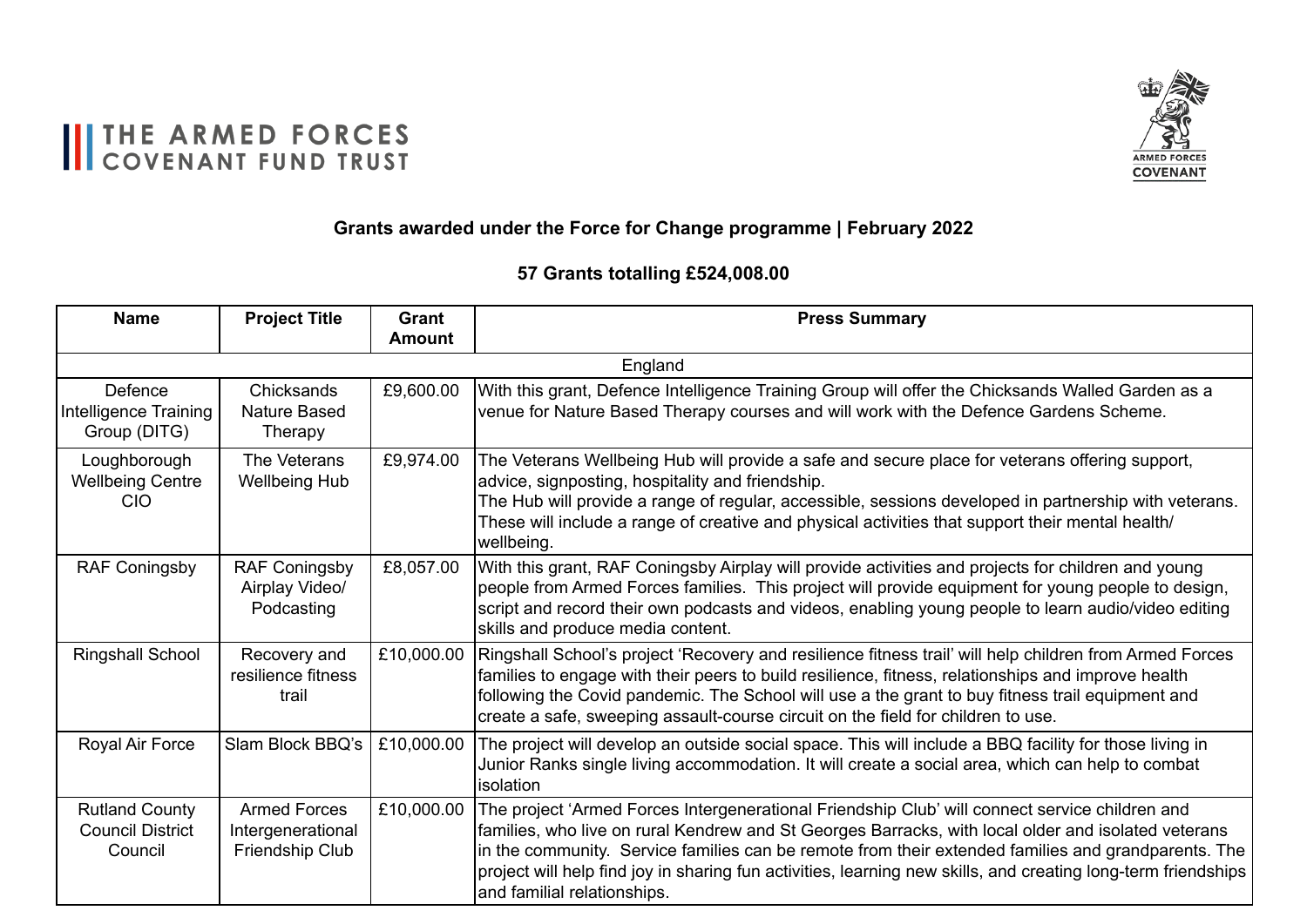#### II THE ARMED FORCES



| Station<br><b>Headquarters RAF</b><br>Marham                             | <b>Fitastic MarFun</b>                                         | £10,000.00 | With the funding from the Trust, this project will support service families to 'get out get fit and have<br>fun'. Multi Sports sessions for children and adults will be supported, as well as a bouncy castle. The<br>funding will help bring people together by helping them to become more engaged and therefore<br>reducing social isolation and loneliness.                         |
|--------------------------------------------------------------------------|----------------------------------------------------------------|------------|-----------------------------------------------------------------------------------------------------------------------------------------------------------------------------------------------------------------------------------------------------------------------------------------------------------------------------------------------------------------------------------------|
| <b>Suffolk Family</b><br><b>Carers Limited</b>                           | Time Out Together                                              | £9,806.00  | Time Out Together will offer a range of activities to improve wellbeing, decrease isolation and<br>increase connectivity. Time Out Together brings family carers in the Armed Forces community and<br>family carers in the local area.                                                                                                                                                  |
| <b>Voluntary Impact</b><br>Northamptonshire                              | Happy@<br>Home Veteran<br>befrienders                          | £9,623.00  | The project will train Ex service Personnel as befrienders to support isolated and lonely elderly<br>veterans in Northampton. Volunteers will also host regular coffee mornings for veterans who want to<br>widen their social circle by meeting and talking to people who have shared similar life experiences in<br>the armed forces.                                                 |
| The Fighting<br>Chance in London<br><b>Community Interest</b><br>Company | Op Courage<br><b>Boxing Support</b><br>Programme               | £10,000.00 | The project will build on existing partnership work with Op Courage for Veterans experiencing PTSD,<br>complex mental health issues, and social isolation. The project provides a non-contact boxing training<br>programme, physical fitness & exercise, social activities, special events and additional support<br>including advocacy, employment & training support.                 |
| Soldiers' Arts<br>Academy CIC                                            | Learn to act with<br><b>SAA</b>                                | £10,000.00 | Soldiers' Arts Academy will use the grant to offer weekly acting classes for serving and veteran<br>personnel who have been impacted by their time in service. These classes will help their confidence,<br>self esteem and sense of community.                                                                                                                                         |
| <b>Woolwich Garrison</b><br><b>Church Trust</b>                          | Garrison Church/<br>Woolwich<br><b>Barracks</b><br>Partnership | £10,000.00 | The Garrison Church supports the soldiers and their families at Woolwich Barracks. The aim of<br>the project 'Garrison Church/Woolwich Barracks Partnership' is to engage with the local soldiers,<br>currently the Princess of Wales' Royal Regiment, and the King's Troop, by providing a variety of<br>activities including family-friendly services and events throughout the year. |
| Age UK<br>Scarborough &<br><b>District</b>                               | <b>Yorkshire Coast</b><br>Veterans network                     | £9,871.00  | This project, 'Yorkshire Coast Veterans network' will build on existing work over the years to build<br>a network of agencies working with veterans and serving armed forces personnel and to provide a<br>range of events and peer support for those have served in the Armed Forces and live in the Yorkshire<br> Coast area.                                                         |
| Army Welfare<br>Service                                                  | <b>Together Time</b>                                           | £9,940.00  | The 'Together Time' project aims to improve community cohesion and resilience for our military<br>families and local civilian community who are adversely affected by rural isolation. The planned<br>sessions will improve mental and physical well-being and offer opportunities for local members of the<br>Armed Forces community including adults and children.                    |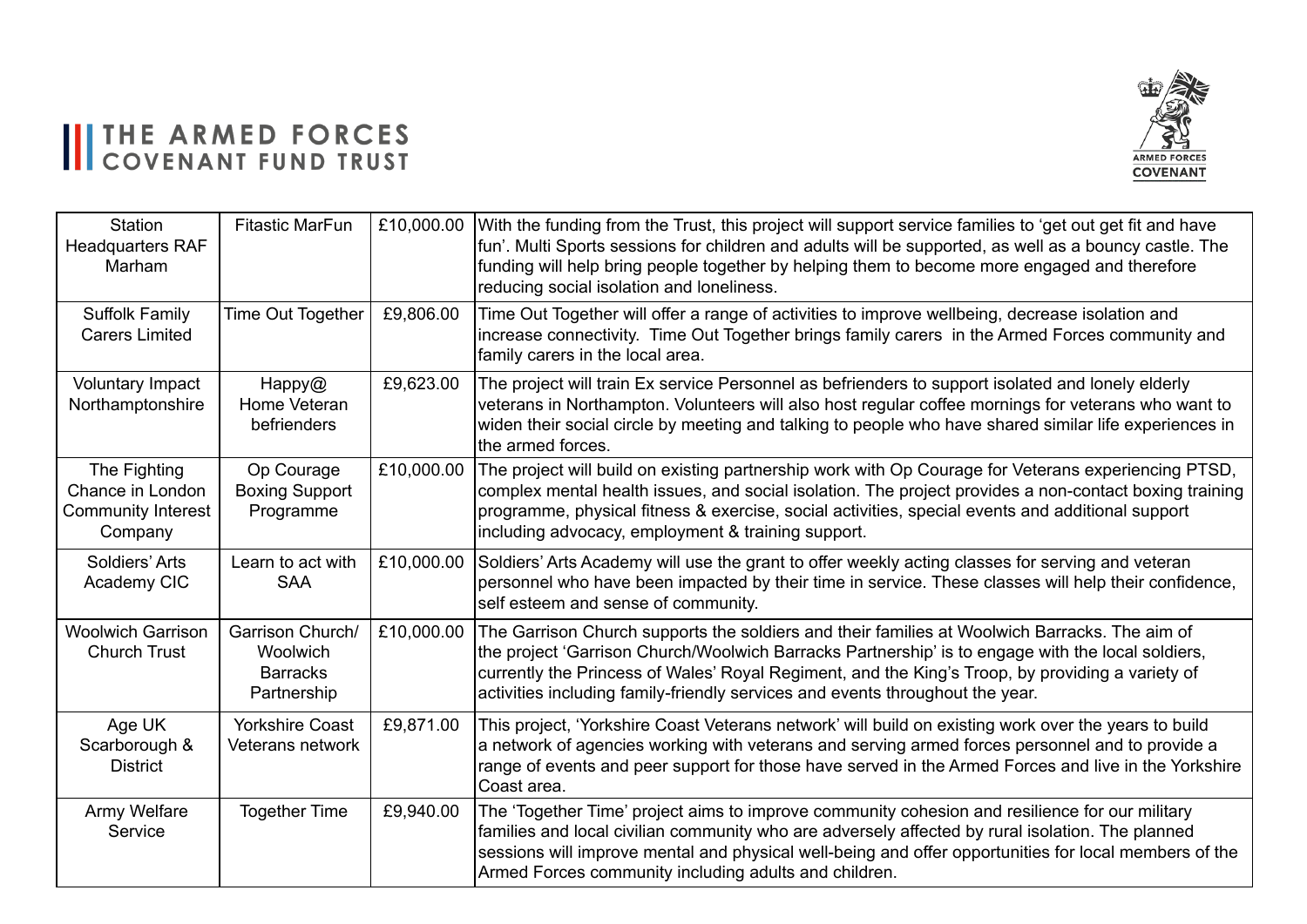#### THE ARMED FORCES



| <b>The Bradford Bulls</b><br>Foundation             | <b>Forces Squad</b>                                               | £9,970.00  | Forces Squad' is a new holistic wellbeing project for veterans aged 18 to 55 living in Bradford, West<br>Yorkshire offering weekly physical activity, personal development, and social action activities which<br>support the attainment of outcomes associated with reduced loneliness and social isolation, better<br>physical health, and improved mental resilience.             |
|-----------------------------------------------------|-------------------------------------------------------------------|------------|--------------------------------------------------------------------------------------------------------------------------------------------------------------------------------------------------------------------------------------------------------------------------------------------------------------------------------------------------------------------------------------|
| Home Start Hull                                     | Normandy<br><b>Barracks Family</b><br><b>Support Scheme</b>       | £7,604.00  | This project will support armed forces families where someone is serving or is a veteran, based on<br>or near to Normandy Barracks. Home-Start (Hull) volunteers offer weekly practical and emotional<br>support for families with at least one child under five through home-visiting volunteers or a coffee<br>morning.                                                            |
| <b>Hull FC Community</b><br>Foundation              | Game Plan                                                         | £9,735.00  | The project will run a sport inspired programme called 'Game Plan' which will deliver positive activities<br>to vulnerable veterans living in Hull. With a focus on supporting those at high risk of health and social<br>inequality, including those on low income and who are unemployed, activities include physical fitness,<br>work-readiness support, and local volunteering.  |
| Northern Learning<br><b>Trust</b>                   | Newcastle-Upon-<br><b>Tyne Military</b><br>Veterans Cycle<br>Club | £8,032.00  | The Newcastle-Upon-Tyne Military Veterans Cycle Club, utilising a veteran as a trained cycle leader<br>and mentor, is an established programme that reduces isolation and improves physical and mental<br>health amongst veterans through a twice weekly cycle ride and/or get togethers, providing social<br>interaction, in addition to mentoring support/signposting as required. |
| Walking With The<br>Wounded                         | WWTW's Surf<br><b>Action Group</b>                                | £10,000.00 | This project 'WWTW's Surf Action Group' will establish a weekly Surf Action group for veterans from<br>across the North-East. It would be run from Sandhaven Beach at South Shields and expert tuition<br>would be provided. The group would enable veterans to learn a new skill whilst improving their<br>physical and mental well-being.                                          |
| <b>Armed Forces</b><br>Community HQ CIC             | Wigan Armed<br><b>Forces Families</b><br>First                    | £9,900.00  | The 'Wigan Armed Forces Families First' project will deliver targeted support to Armed Forces<br>families, children and young people in the local area. This will include activities to support social<br>inclusion and civilian integration, targeted events, activities, services and interventions                                                                                |
| <b>Armed Forces</b><br>Community HQ CIC             | <b>GM Afghanistan</b><br><b>Quick Reaction</b><br>Force           | £9,955.00  | Armed Forces Community HQ will use the funding to run a series of events across Greater<br>Manchester, seeking to provide a space for veterans affected by the events in Afghanistan to be<br>heard and offer diversionary activities and interventions ranging from social prescription to positive<br>action engaging with the relocated Afghani evacuees.                         |
| <b>Broughton House</b><br>- Veteran Care<br>Village | Well Together<br><b>Walk Together</b>                             | £9,985.00  | The project 'Well Together Walk Together' will work with 100 socially isolated, working-age veterans<br>with poor mental health living in the Greater Manchester community. A project worker will provide 1-2-<br>1 support in person and by phone to help isolated veterans re-engage in the community; it will also<br>set up peer support walking groups.                         |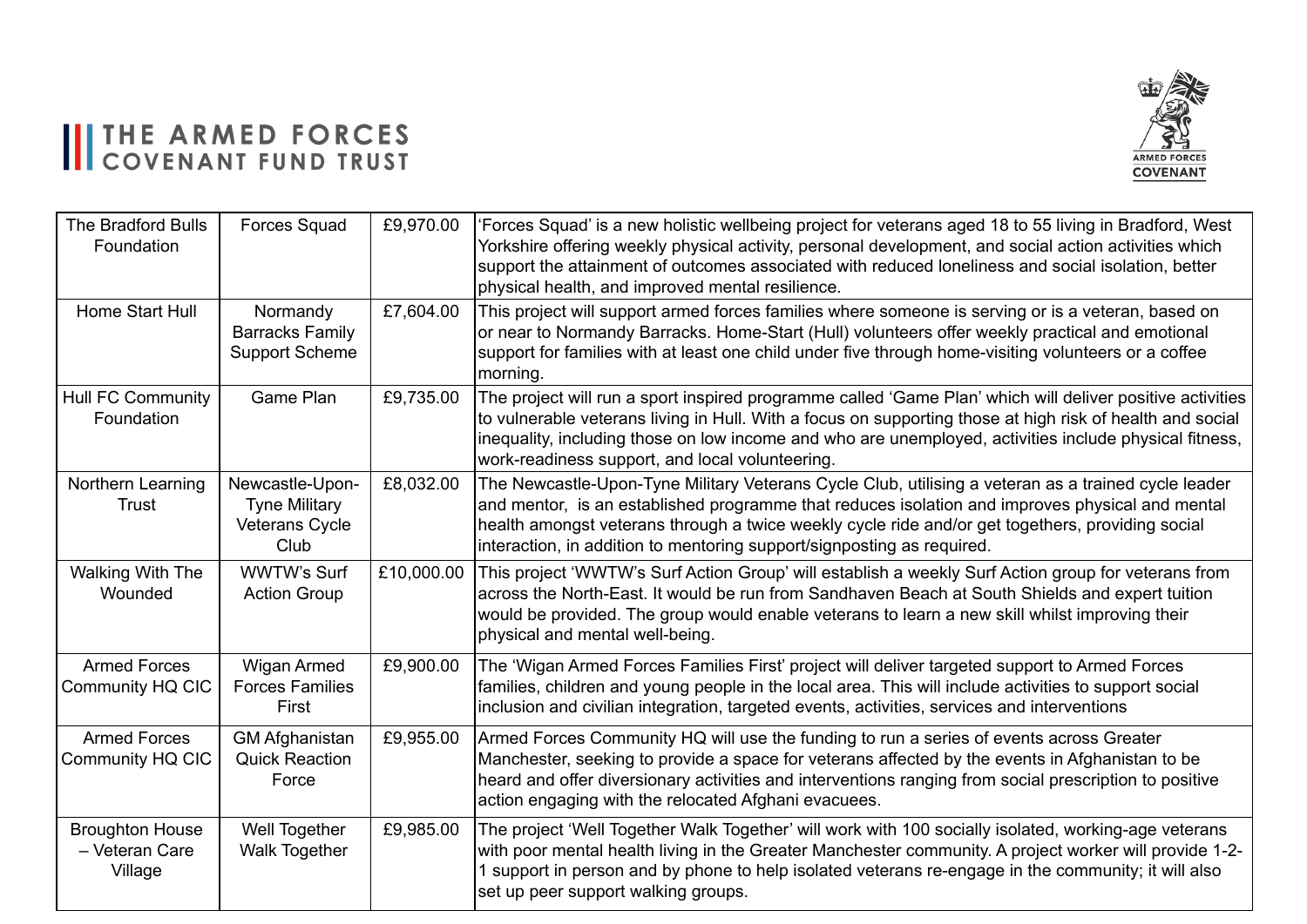# III THE ARMED FORCES



| Foundation 92                                                   | Salford<br>Community<br>Veterans<br>Empowerment<br>Project | £10,000.00 | Foundation 92 will deliver a service-user led, physical social and personal development project which<br>uses the power of football and targeted mentoring to support Veterans based in the City of Salford<br>to develop a range of transferable soft skills which enables seamless integration into the community,<br>training, education and employment.                                             |
|-----------------------------------------------------------------|------------------------------------------------------------|------------|---------------------------------------------------------------------------------------------------------------------------------------------------------------------------------------------------------------------------------------------------------------------------------------------------------------------------------------------------------------------------------------------------------|
| <b>Sharks Community</b><br>Trust                                | <b>Active Sharks</b>                                       | £9,950.00  | Developed by Sharks Community Trust, 'Active Sharks' is a new project focused on empowering<br>older veterans living in the most deprived areas of North Manchester to come together and participate<br>in a weekly two-hour session entailing positive activities (chosen by veterans) which will improve<br>physical health, instil mental resilience, and promote social togetherness between peers. |
| 22 Field Hospital                                               | The Game On<br>Centre                                      | £10,000.00 | 22 Field Hospital's project will help reduce isolation. Using military community online gaming events,<br>they will encourage serving personnel to take part in computer gaming events with others, rather than<br>as a solitary activity.                                                                                                                                                              |
| Care for Veterans                                               | The Social Life<br>Project                                 | £9,998.00  | The Social Life Project will provide vulnerable veterans with a variety of social opportunities. Getting<br>out and about will help reconnect veterans with the outside world. Well-being, fun and laughter are<br>key ingredients; veterans will immerse themselves in sociable activities. Staff will facilitate meaningful<br>social interactions to enrich quality of life.                         |
| Countryside<br>Services -<br><b>Hampshire County</b><br>Council | <b>Rights of Way</b><br><b>Task Force</b>                  | £10,000.00 | This funding will help the organisation to build on their previous work and will actively engages<br>military veterans (and those transitioning) from the charity Walking with the Wounded to gain<br>countryside related work experience and courses that helps to develop skills and confidence.                                                                                                      |
| EarthCraftuk<br><b>Community Interest</b><br>Company            | <b>Veteran Retreats</b>                                    | £10,000.00 | Delivered by Earthcraftuk, the 'Veteran Retreats' project is a woodland programme for Veterans<br>referred through the NHS' Kent and Medway's Veterans' Mental Health High Intensity Service. This<br>programme will reduce isolation and offer supported opportunities for Veterans to experience the<br>mental and physical health, and social well-being benefits of being in nature.                |
| Hampshire County<br><b>Council Library</b><br>Service           | Volunteers for<br><b>Veterans Project</b><br>Leader        | £9,094.00  | Volunteers for Veterans is a weekly Veterans Hub initiative launched in August 2021, with Force for<br>Change funding. It provides a safe and welcoming space for local veterans to meet, converse, relax<br>and support each other in the spirit of shared comradeship.                                                                                                                                |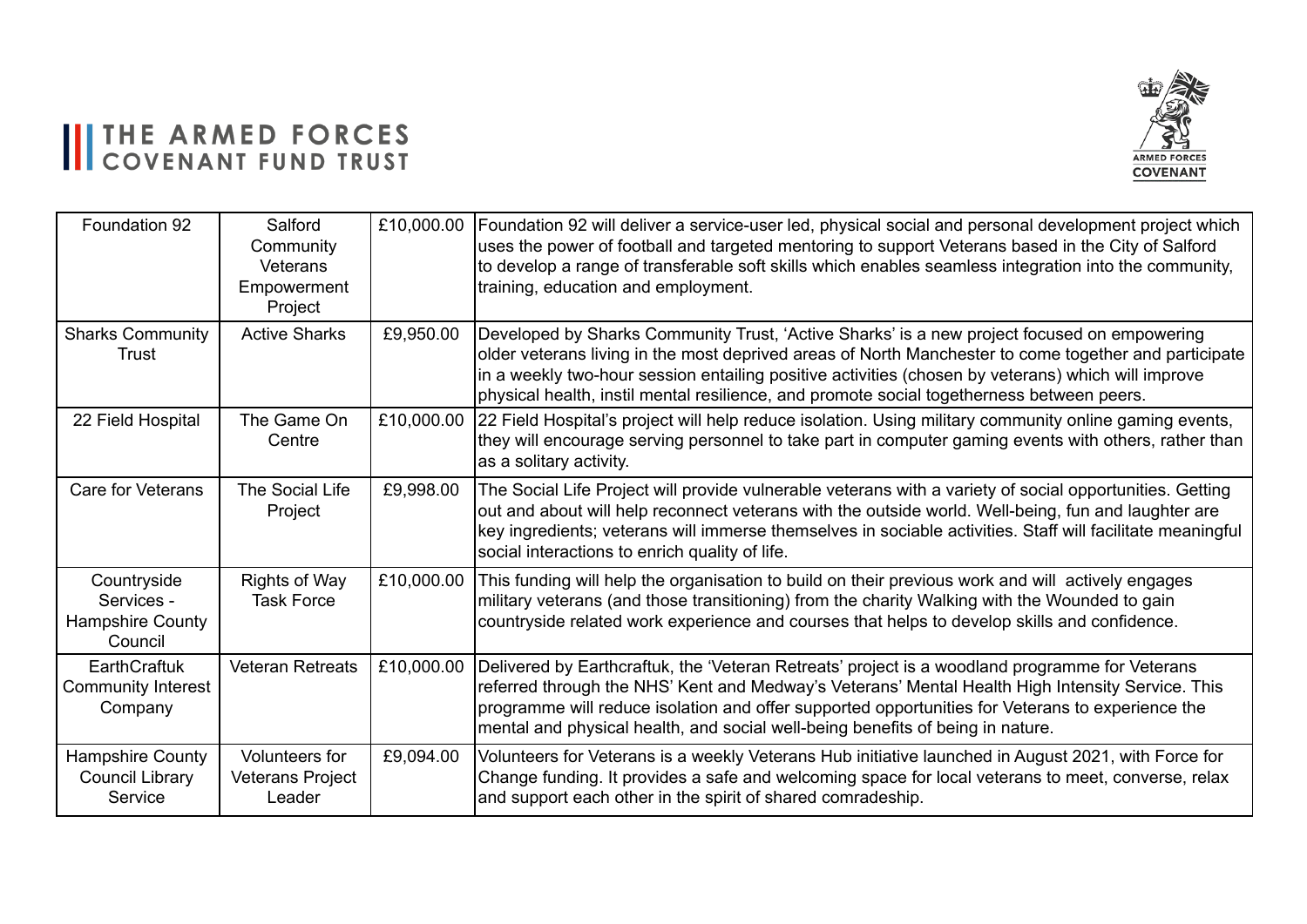#### II THE ARMED FORCES



| <b>RAF Brize Norton</b>                                      | <b>RAF Brize Norton</b><br>Summer Camp    | £10,000.00 | In partnership with RAFA Kidz, RAF Brize Norton Community Support will deliver a low-cost and high<br>quality holiday club 'RAF Brize Norton Summer Camp', which provides supportive opportunities for<br>children from Armed Forces families and their parents.                                                                                                                                                                 |
|--------------------------------------------------------------|-------------------------------------------|------------|----------------------------------------------------------------------------------------------------------------------------------------------------------------------------------------------------------------------------------------------------------------------------------------------------------------------------------------------------------------------------------------------------------------------------------|
| Royal British Legion<br>Industries                           | Veterans Stepping<br>Out                  | £10,000.00 | The project will provide Covid safe activities through the organisations STEP-IN welfare programme<br>to improve mental health and increase social interaction for vulnerable veterans with complex<br>challenges. Activities will take place at their Village in Aylesford and in the local community and<br>support veterans with extreme confidence challenges and social exclusion issues.                                   |
| Royal British Legion<br>Industries                           | Veterans in the<br>Community              | £10,000.00 | The 'Veterans in the Community' project will increase and improve community engagement for<br>Veterans emerging from Covid isolation to gain and maintain independent living. The project will work<br>with local partners to support veterans by improving their mental health and wellbeing, developing<br>their interpersonal skills and abilities to engage with the wider local community.                                  |
| <b>Shell Shock Media</b><br><b>CIC</b>                       | Knock at the Door<br>Retold               | £9,780.00  | Drawing on research published by the Knock at the Door Study, the project will interpret the lived<br>experience from these accounts into a pilot theatre production designed to explore and educate<br>audiences regarding issues faced by war widows and families in dealing with bereavement arising<br>from military service.                                                                                                |
| 1st Battalion The<br>Royal Welsh                             | <b>Welsh Welfare</b><br>upgrade           | £6,530.00  | With this grant 1st Battalion The Royal Welsh, will improve a seating area, gain garden heating, BBQ,<br>a climbing frame for young children and a fence around the perimeter of the Communal garden. The<br>communal area is used by families of the F6 Battalion Royal Welsh.                                                                                                                                                  |
| Dartmoor Zoological<br>Society                               | Wellness through<br>Nature                | £9,960.00  | Wellness through Nature' supports Veterans to improve their physical and mental health through the<br>benefits of engaging with or being surrounded by animals and nature. Skills, education and social<br>interactions are facilitated in an unconventional format which can work well for people who struggle<br>with mainstream processes and social pressures.                                                               |
| <b>Veterans Outdoors</b><br>(formerly Veterans<br>Farm-able) | Veterans in<br>Communities                | £10,000.00 | The 'Veterans in Communities' project will continue their work supporting the mental health and well-<br>being of veterans. The project will reduce isolation, by connecting veterans to their local communities,<br>towns and villages through gardening and outdoor activities. These activities will include restoring<br>public gardens, parks and tending and tidying the graves of local veterans or those died in action. |
| <b>Wiltshire Council</b>                                     | Supporting<br>Communities<br>Whilst Apart | £10,000.00 | The 'Supporting Communities Whilst Apart' will aim to set up regular support cafes/drop in centres<br>across Wiltshire, aimed at supporting serving personnel and their families who were born overseas,<br>particularly from Nepali and Fijian communities, to offer support, advice and prevent greater feelings<br>lof isolation.                                                                                             |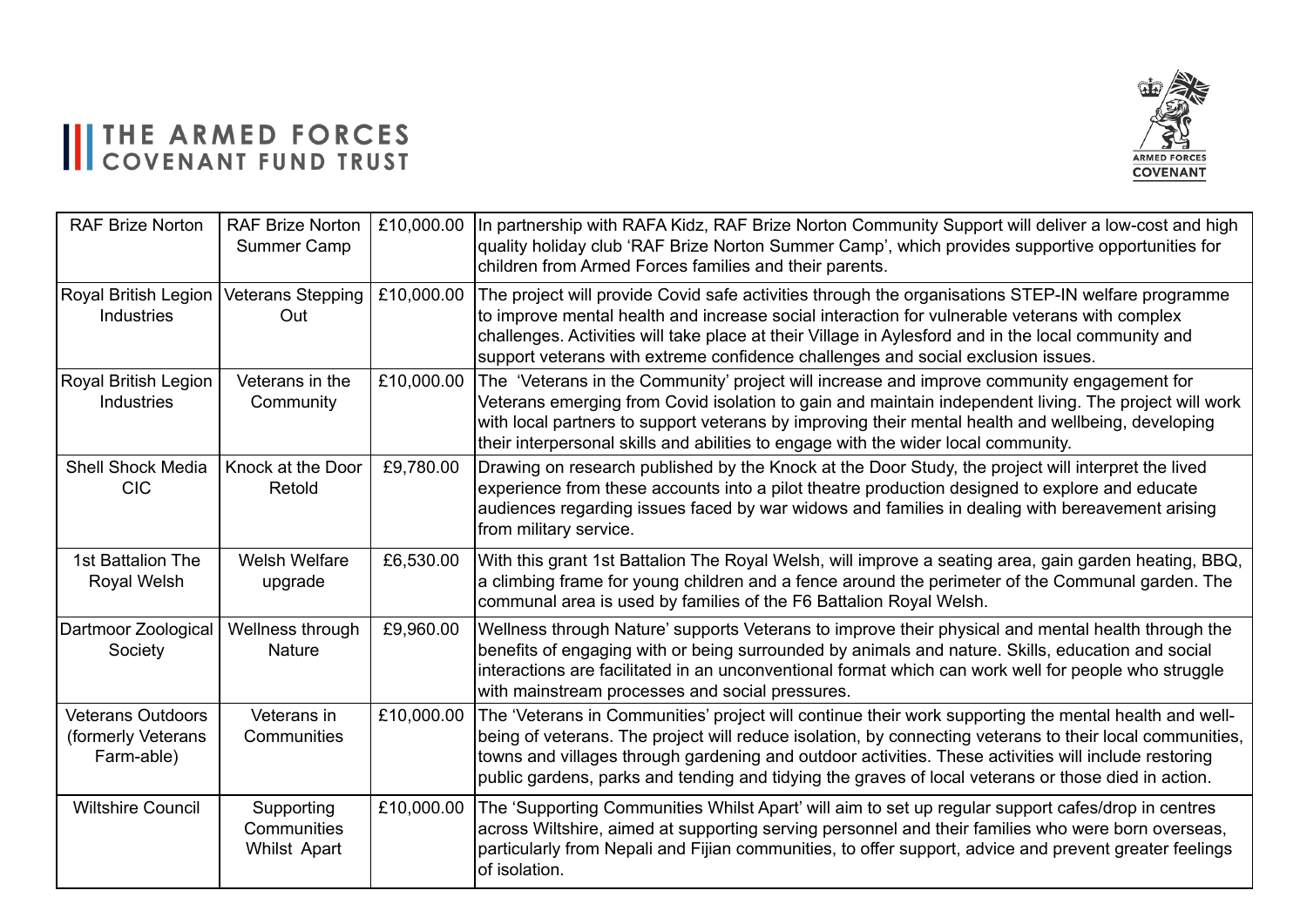## II THE ARMED FORCES



| Age Concern<br>Birmingham (ACB)                            | Friend for Life<br><b>Plus</b>          | £7,800.00  | The 'Friend for Life Plus' project will provide social activities, information and support to make<br>a positive difference to the Friend for Life network. Building on togetherness, friendships and<br>meaningful activities to local veterans.                                                                                                                        |  |
|------------------------------------------------------------|-----------------------------------------|------------|--------------------------------------------------------------------------------------------------------------------------------------------------------------------------------------------------------------------------------------------------------------------------------------------------------------------------------------------------------------------------|--|
| Shrewsbury Town in<br>the Community                        | <b>Armed Forces</b><br>Veterans Hub     | £7,939.00  | The 'Armed Forces Veterans Hub' will provide a social group, an activity group and a support system<br>for veterans across Shropshire. Sessions will provide a wide range of engaging physical activity<br>sessions such as walking football, walking cricket, exercise classes and yoga alongside members<br>taking ownership with staff support for social activities. |  |
| <b>Small Woods</b><br>Association                          | Into the Woods.                         | £10,000.00 | The 'In to the Woods' project will work with military families who may be experiencing loneliness<br>and isolation. The project will provide them with an opportunity to engage in meaningful tasks which<br>connect them both to nature and other families in a similar situations.                                                                                     |  |
|                                                            |                                         |            | <b>Northern Ireland</b>                                                                                                                                                                                                                                                                                                                                                  |  |
| <b>Brooke House</b><br>Project                             | Pathway Out of<br><b>Isolation</b>      | £10,000.00 | The 'Pathway Out of Isolation' project will help to recruit and train 12 Pathway link volunteers who will<br>support isolated and vulnerable veterans to be able to access wider services that the organisation<br>loffers                                                                                                                                               |  |
| <b>MID ULSTER</b><br><b>VICTIMS'</b><br><b>EMPOWERMENT</b> | The Florettes                           | £10,000.00 | The project builds on previous work with Armed Forces families. The families have designed a<br>gardening project that will encourage social interaction with other veterans groups and forge new<br>friendships                                                                                                                                                         |  |
| Royal British Legion<br><b>Portstewart Branch</b>          | Together We Can                         | £4,640.00  | The 'Together We Can' project will provide training and social interaction opportunities to other Royal<br>British Legion Branches, bringing them together, including their family and friends but also it will<br>involve reaching out and supporting the wider community.                                                                                              |  |
| <b>Overseas</b>                                            |                                         |            |                                                                                                                                                                                                                                                                                                                                                                          |  |
| 906 EAW RAF                                                | Improvements to<br>AMAB seating<br>area | £9,700.00  | With their project 906 EAW RAF will improve their outdoor seating area. They will create a robust and<br>comfortable seating, with new outdoor furniture and lighting, which will help increase social interaction<br>between deployed personnel.                                                                                                                        |  |
| <b>Scotland</b>                                            |                                         |            |                                                                                                                                                                                                                                                                                                                                                                          |  |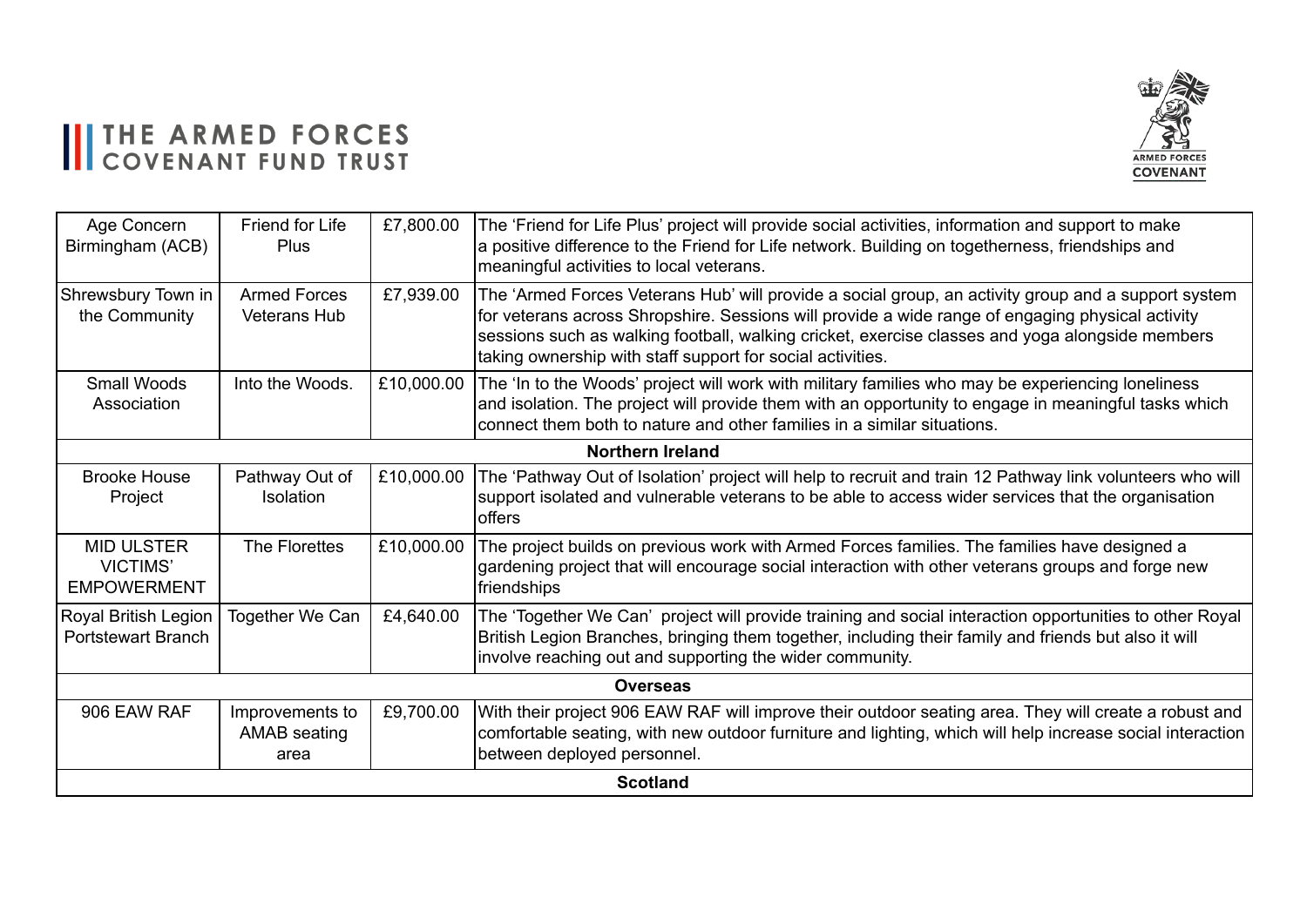#### ARMED FORCES **COVENANT**

### III THE ARMED FORCES

| Erskine                                           | Pottery classes<br>for vulnerable<br>veterans                | £8,150.00  | Erskine's project will provide pottery classes to vulnerable veterans, spouses and carers. Classes will<br>be held at the Erskine Reid Macewen Activities Centre in Bishopton, Renfrewshire. The classes bring<br>isolated people together, promoting social inclusion as well as providing opportunities to learn new<br>skills and build confidence.                                     |  |  |
|---------------------------------------------------|--------------------------------------------------------------|------------|--------------------------------------------------------------------------------------------------------------------------------------------------------------------------------------------------------------------------------------------------------------------------------------------------------------------------------------------------------------------------------------------|--|--|
| <b>Nordoff Robbins</b><br><b>Music Therapy</b>    | Music Therapy at<br>Esrkine                                  | £4,000.00  | The 'Music Therapy at Esrkine' project will support veterans who are resident at Erskine Care Home<br>in Glasgow. The service will benefit residents with dementia and other care needs. The music<br>therapy will also involve their families, friends and care home staff as wider beneficiaries.                                                                                        |  |  |
| On Course<br>Foundation                           | Golf access for<br>Scottish veterans                         | £8,889.00  | The 'Golf access for Scottish veterans' project will expand a confidence building programme of golf<br>events in the West and South West of Scotland, including a new longer-term residential event. It<br>will provide veterans with the opportunity to access golf on a more regular basis outside of the core<br>programme, allowing for continued engagement and peer-to-peer support. |  |  |
| Walking With The<br>Wounded                       | The MEDALS<br>Programme                                      | £10,000.00 | The MEDALS programme (Mindfulness Education, Developing Active Lifestyles Sports) for veterans<br>in Scotland, will combine a mixture of mindfulness, promotion of healthy lifestyles, and sport<br>participation that can positively influence a veteran's mental wellbeing, decrease social isolation and<br>provide an opportunity to gain a sense of achievement.                      |  |  |
|                                                   | Wales                                                        |            |                                                                                                                                                                                                                                                                                                                                                                                            |  |  |
| Age Cymru Powys                                   | Powys Veterans<br>Club                                       | £9,895.00  | The funding will enable the project to continue their work with older veterans aged over 65, delivered<br>in North, Mid, and South Powys. The club helps veterans remain connected to each other and to their<br>community, offering a cuppa and a chat and wellbeing sessions activities.                                                                                                 |  |  |
| <b>Building Heroes</b><br>Education<br>Foundation | OnSite<br><b>Construction Skills</b><br><b>Acadamy Wales</b> | £9,750.00  | The project will provide opportunities for veterans and service leavers to integrate with the local<br>community whilst re-skilling for work in construction. Beneficiaries will learn a range of skills needed<br>by local employers on a live construction site and support the building of Veteran accommodation.                                                                       |  |  |
| <b>Cardiff Castle</b>                             | Veterans'<br>Woodcraft<br><b>Memorial Benches</b><br>Project | £10,000.00 | The 'Veterans' Woodcraft Memorial Benches Project' project will directly enable vulnerable veterans<br>to create wooden memorial benches whilst engaging with other veterans and the local community in<br>an enjoyable activity, learning new skills and contributing to the memorial garden project around the<br>Statue of the Abandoned Soldier within Cardiff Castle.                 |  |  |